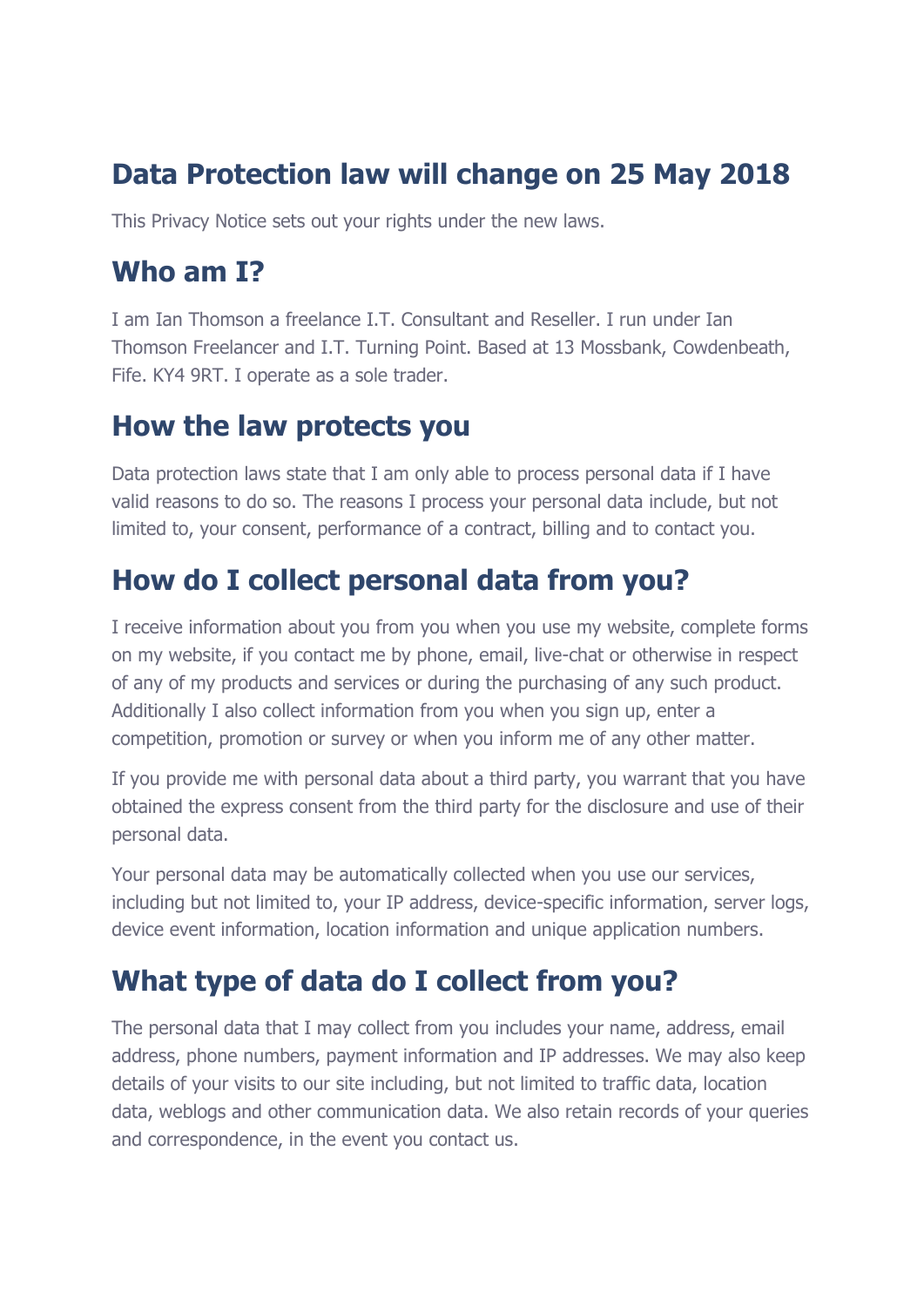### **How do I use your data?**

I use information about you in the following ways:

- To process orders that you have submitted to me;
- To provide you with products and services;
- To comply with my contractual obligations I have with you;
- To enable me to review, develop and improve the website and services;
- To provide customer care, including responding to your requests if you contact me with a query;
- To administer accounts, process payments and keep track of billing and payments;
- To detect fraud and to make sure what you have told me is correct;
- To carry out marketing and statistical analysis;
- To notify you about changes to my website and services;
- To provide you with information about products or services that you request from me or which we feel may interest you, where you have consented to be contacted for such purposes; and
- To inform you of service and price changes.

### **Retention periods**

We will keep your personal data for the duration of the period you are a customer of Ian Thomson Freelance or I.T.Turning Point. We shall retain your data only for as long as necessary in accordance with applicable laws.

On the closure of your account, we may keep your data for up to 7 years after you have cancelled your services with us. We may not be able to delete your data before this time due to our legal and/or accountancy obligations. We may also keep it for research or statistical purposes. We assure you that your personal data shall only be used for these purposes stated herein.

### **Who has access to your personal data?**

Ian Thomson and other Associates who carry out work for I.T. Turning Point may access your data to carry out the contract to which we agreed with you. Our email client for all business emails is through Gmail secure servers and accessed by use only though an SSL connection. No Third Party other than those mentioned above get access to your data.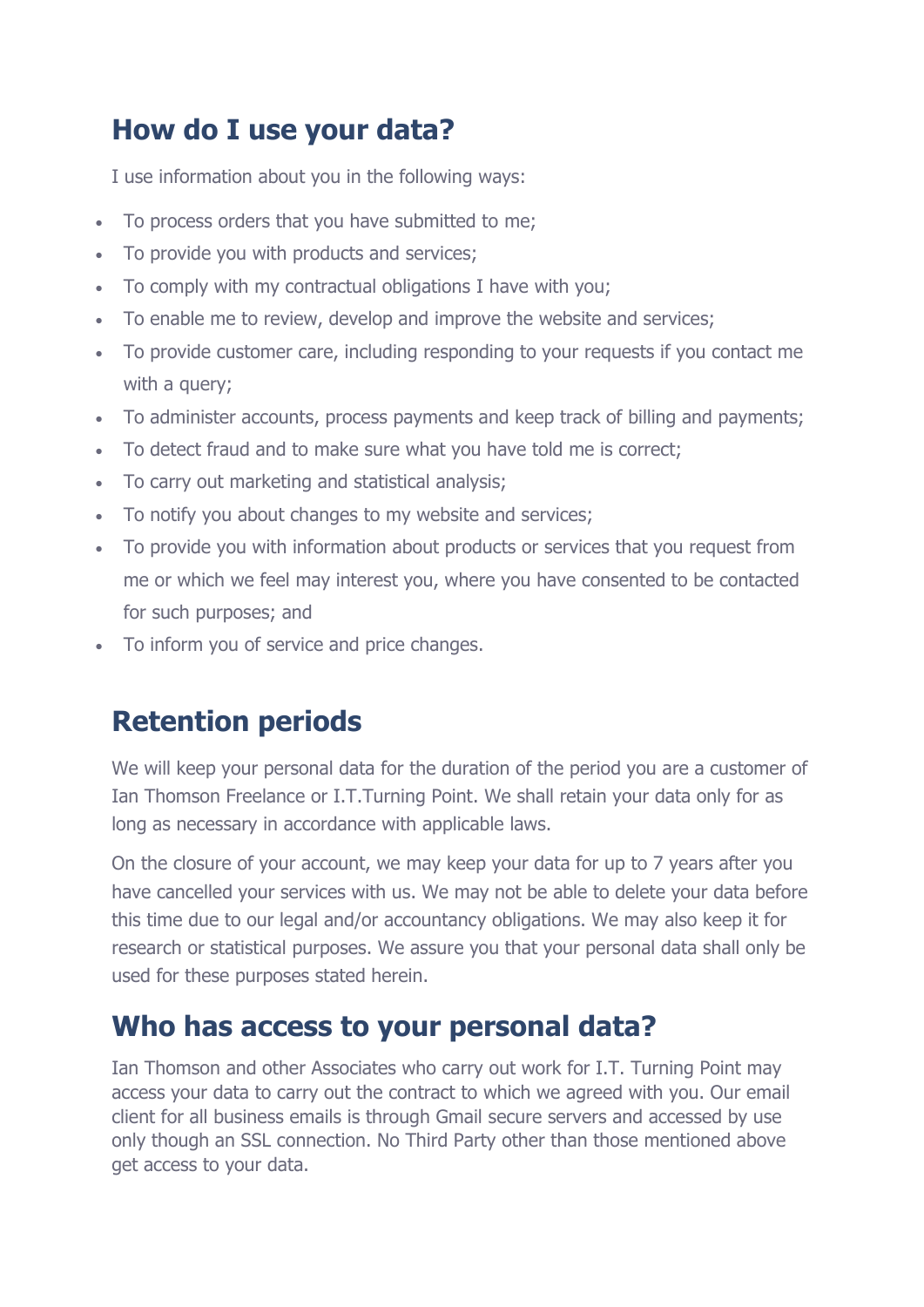## **Your rights**

In preventing the use or processing of your personal data, it may delay or prevent me from fulfilling my contractual obligations to you. It may also mean that I shall be unable to provide our services or process the cancellation of your service.

You have the right to object to my use of your personal data, or ask me to delete, remove or stop using it if there is no need for me to keep it. This is known as your right to be forgotten. There are legal and accountancy reasons why I will need to keep your data, but please do inform me if you think I am retaining or using your personal data incorrectly.

My Privacy Notice shall be made clear to you at the point of collection of your personal data.

You have the right to ask me not to process your personal data for marketing purposes. If you choose not to receive marketing communications from me about my products and services, you will have the choice not to choose these by ticking the relevant boxes situated on the pages either at sign up or in communication emails.

We will not contact you for marketing purposes unless you have given us your prior consent. You can change your marketing preferences at any time by unsubscribing from my emails or changing your preferences.

### **Accessing and updating your data**

You can ask me to reveal at any time the data I hold on you and ask me to update or delete the data.

You have the right to access the information I hold about you. Please email your requests to *[ianthomson@itturningpoint.com](mailto:ianthomson@itturningpoint.com)* so that I can obtain this information for you.

### **Use of cookies**

The use of our website allows for cookies to be used in various ways. There is an acceptance section on the website.

### **Links to other sites**

Ian Thomson and I.T. Turning Point may provide links to third party sites. Since I do not control those websites, I encourage you to review the privacy policies of these